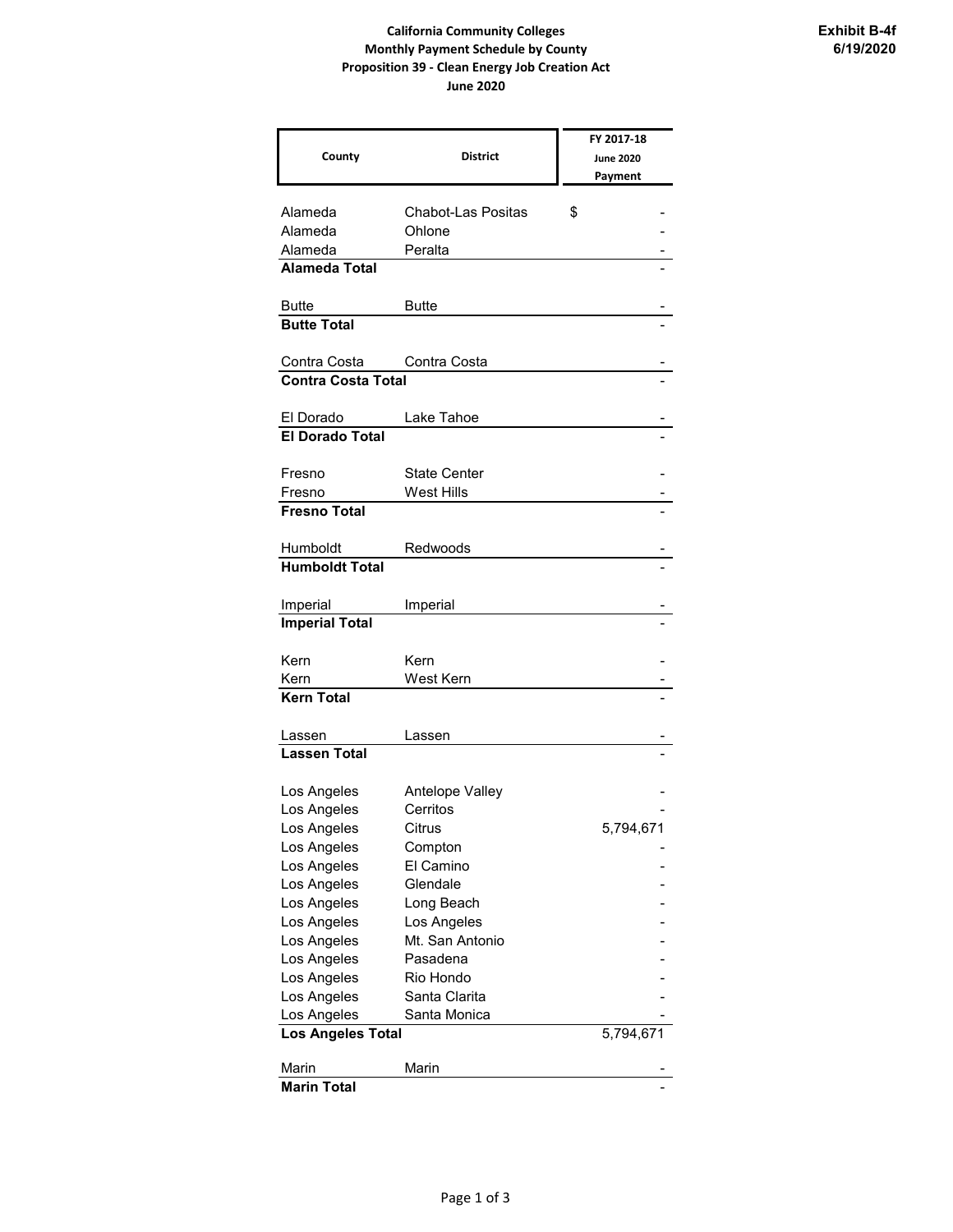## **California Community Colleges Monthly Payment Schedule by County Proposition 39 - Clean Energy Job Creation Act June 2020**

|                                     |                                        | FY 2017-18       |  |
|-------------------------------------|----------------------------------------|------------------|--|
| County                              | <b>District</b>                        | <b>June 2020</b> |  |
|                                     |                                        | Payment          |  |
|                                     |                                        |                  |  |
| Mendocino                           | Mendocino-Lake                         |                  |  |
| <b>Mendocino Total</b>              |                                        |                  |  |
| Merced                              | Merced                                 |                  |  |
| <b>Merced Total</b>                 |                                        |                  |  |
|                                     |                                        |                  |  |
| Monterey                            | Hartnell                               |                  |  |
| Monterey                            | Monterey Peninsula                     |                  |  |
| <b>Monterey Total</b>               |                                        |                  |  |
|                                     |                                        |                  |  |
| Napa                                | Napa Valley                            |                  |  |
| <b>Napa Total</b>                   |                                        |                  |  |
|                                     |                                        |                  |  |
| Orange                              | Coast                                  |                  |  |
| Orange                              | North Orange County                    |                  |  |
| Orange                              | Rancho Santiago<br>South Orange County |                  |  |
| Orange<br><b>Orange Total</b>       |                                        |                  |  |
|                                     |                                        |                  |  |
| Placer                              | Sierra                                 |                  |  |
| <b>Placer Total</b>                 |                                        |                  |  |
|                                     |                                        |                  |  |
| Plumas                              | <b>Feather River</b>                   |                  |  |
| <b>Plumas Total</b>                 |                                        |                  |  |
|                                     |                                        |                  |  |
| Riverside                           | Desert                                 |                  |  |
| Riverside                           | Mt. San Jacinto                        |                  |  |
| Riverside                           | Palo Verde                             |                  |  |
| Riverside<br><b>Riverside Total</b> | Riverside                              |                  |  |
|                                     |                                        |                  |  |
| Sacramento                          | Los Rios                               |                  |  |
| <b>Sacramento Total</b>             |                                        |                  |  |
|                                     |                                        |                  |  |
| San Bernardino                      | <b>Barstow</b>                         |                  |  |
| San Bernardino                      | Chaffey                                |                  |  |
| San Bernardino                      | Copper Mountain                        |                  |  |
| San Bernardino                      | San Bernardino                         |                  |  |
| San Bernardino                      | <b>Victor Valley</b>                   |                  |  |
| San Bernardino Total                |                                        |                  |  |
|                                     |                                        |                  |  |
| San Diego                           | Grossmont-Cuyamaca                     |                  |  |
| San Diego                           | Miracosta                              |                  |  |
| San Diego                           | Palomar                                |                  |  |
| San Diego<br>San Diego              | San Diego<br>Southwestern              |                  |  |
| San Diego Total                     |                                        |                  |  |
|                                     |                                        |                  |  |
| San Francisco                       | San Francisco                          |                  |  |
| <b>San Francisco Total</b>          |                                        |                  |  |